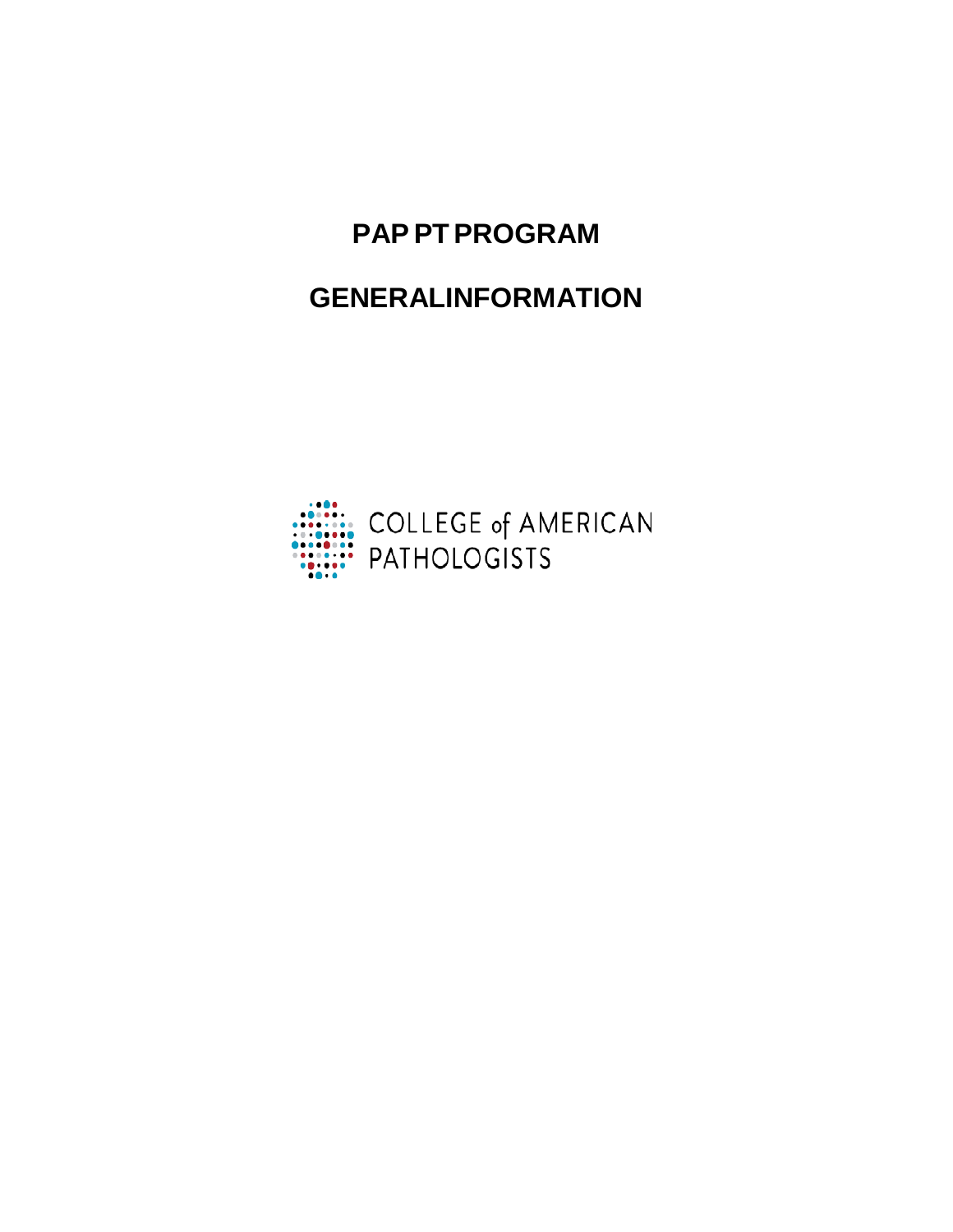# **PAP PT Program Overview**

The PAP PT program includes two components:

- The Cytology Proficiency Testing (PT) Program approved by the Centers for Medicare and Medicaid Services (CMS)
- The Educational Interlaboratory Comparison Program in Gynecologic Cytopathology Education Series (PAP Ed). PAP Ed includes up to 8 CME/CE credits/hours for each participant.

The PT Program mailing will occur during one of 22 testing sessions. Testing dates are determined by participant preference **and** slideset inventory. Successful completion of the PAP PT Program satisfies an individual's cytology PT requirement per CLIA, as well as the CAP Laboratory Accreditation Program (LAP) requirements. For more information about CLIAregulations on cytology proficiency testing requirements, you can visit the CMS Web site at [www.cms.gov/clia.](http://www.cms.gov/clia)

While compliance with PT is mandatory for CLIA regulated laboratories, the CAP also believes in providing valuable educational opportunities for all participants. For that reason, PAP PT includes two educational mailings**.** Each mailing consists of glass slide cases that qualify for CME/CE credit. The education mailings are separate from the PT mailing, satisfying the LAP requirements.

Laboratories in PAP PT can select from four different modules to reflect their daily practice:

- PAPCPT all conventional slides
- PAPKPT all SurePath™ slides
- PAPLPT-combination ThinPrep<sup>®</sup> and SurePath<sup>™</sup>
- PAPMPT all ThinPrep<sup>®</sup> slides
- PAPJPT a combination of conventional, SurePath<sup>TM</sup> and ThinPrep<sup>®</sup> slides

Please note: Laboratories enrolled in gynecologic cytology PT administered by another provider and laboratories not bound by CLIA may still participate in PAP Education (ie, these laboratories can purchase PAP Ed separately, without PAP PT).

# **PAP PT Information**

- The proficiency test must occur within three consecutive days during a scheduled testing session**.** The CAP offers 22 different testing sessions beginning in February and ending in November. You must indicate your top three testing session preferences on the order form. *The CAP will make every effort to accommodate your first three preferences; however, an alternate testing session may be issued based on slideset inventory.*
- Test materials will ship the Wednesday prior to your scheduled testing session via two-day delivery to your designated contact person. If testing begins on a Monday, it must be completed byWednesday evening; if Tuesday, by Thursday evening and if Wednesday, by Friday evening. If there are any problems with slides or documents, or if you have any questions regarding PT, call the College immediately.
- CAP will provide one slideset for every five participants. Each slideset contains 10 slides. Slidesets are sent to laboratories via random computer selection.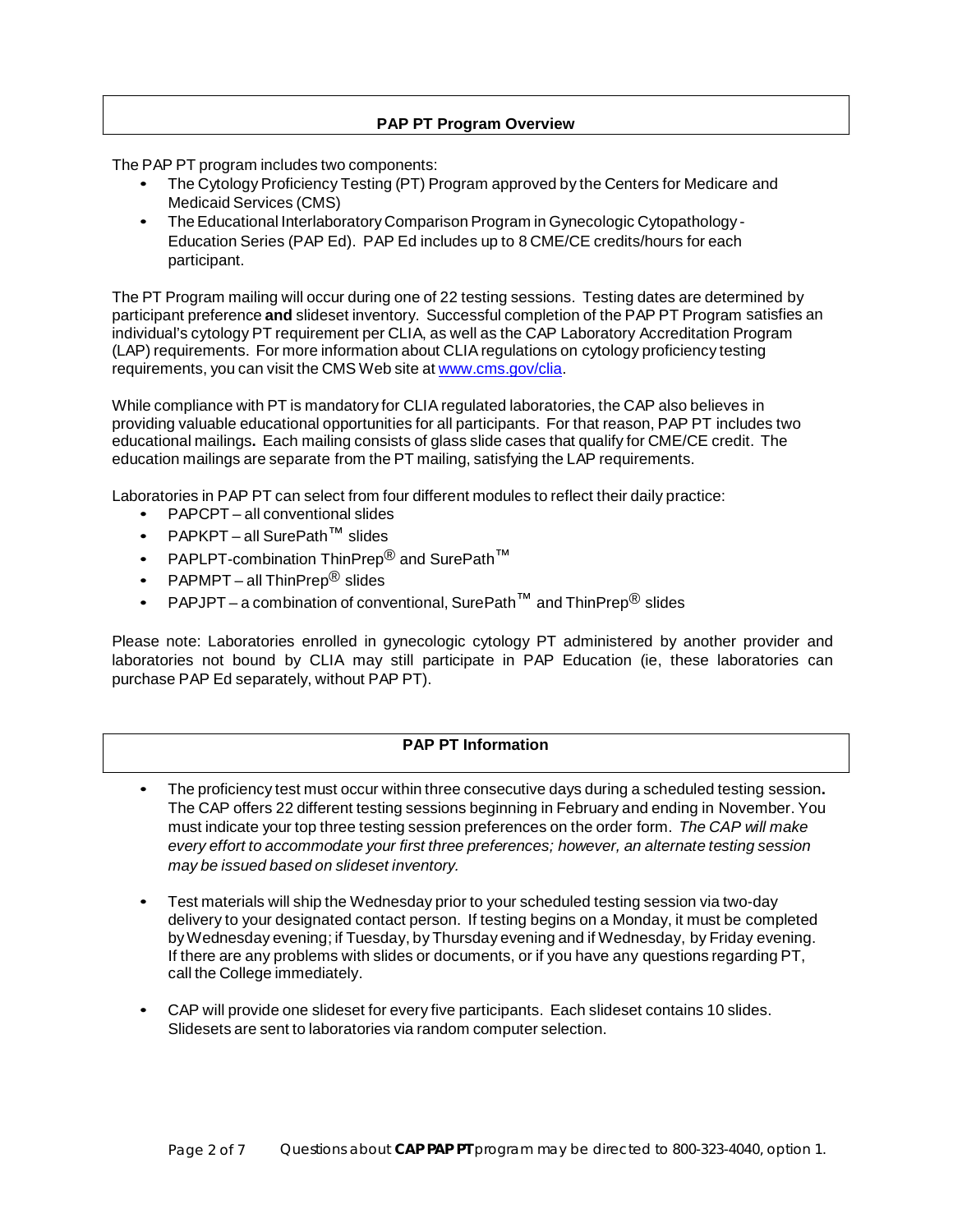- The slideset(s) must be returned to CAP at the end of the testing session. The slideset(s) must be returned no later than the morning after the third testing day or Friday evening, whichever comes first. A prepaid address label is provided for your convenience.
- Laboratories enrolling in PAP PT must select at least two proctors to administer the PT on site. Larger laboratories are encouraged to select another proctor if needed. Please refer to the section on Guidelines for Establishing a Proctor.
- Cytotechnologists and pathologists engaged in the examination of gynecologic cytology preparations (full-time, part-time, locum tenens or per diem personnel) can complete their proficiency testing at the CAP if they do not have a home base institution.
- Information about PAP PT rules, grading/scoring, and the appeals process can be found in the kit instructions.
- PAP PT evaluations along with a laboratory transcript are sent to the Laboratory Director by 15 days of the end the testing event. If there is a problem with an examinee registration, there will be a delay in the processing of the evaluations.

# **PAP Education Information**

Enrollment in PAP PT includes participation in two education mailings of the Interlaboratory Comparison Program in Gynecologic Cytopathology (Education Series 1 or 2). Each of the two education mailings will include five glass slide cases (10 per year) and instructions on accessing the online virtual microscopy cases (5 per year). Laboratories may choose either Education Series 1, ship dates in February (A mailing) and August (B mailing); or Education Series 2, ship dates in May (A mailing) and November (B mailing). [Note: Late orders may not receive all educationalshipments.]

For the glass slide cases, reference interpretations and laboratory performance profiles are available within 20 minutes by fax, providing rapid education feedback, peer comparison, and further review time before returning the slides to the CAP.

### **Guidelines for Establishing a Proctor**

**Proctors must successfully complete an** *annual* **Proctor Training Exam** that is delivered 60 days prior to the testing event. Proctor certification from another PT program or previous year will not be accepted for PAP PT.

For recurring customers, proctors assigned the previous year will remain the same unless the laboratory indicates a change on their order renewal form. Laboratories ordering PAP PT for the first time must complete a Proctor Information Form which is included in the Gynecologic Cytology Proficiency Testing Order Form.

• The Laboratory Director must select a minimum of two proctors. The laboratory should determine the designation of a primary proctor (Proctor A) before the actual testing session. Laboratories that employ more than 20 cytotechnologists and pathologists are encouraged to select additional proctors if needed. If the laboratory cannot provide two proctors within its institution, the CAP can provide a proctor for an additional fee.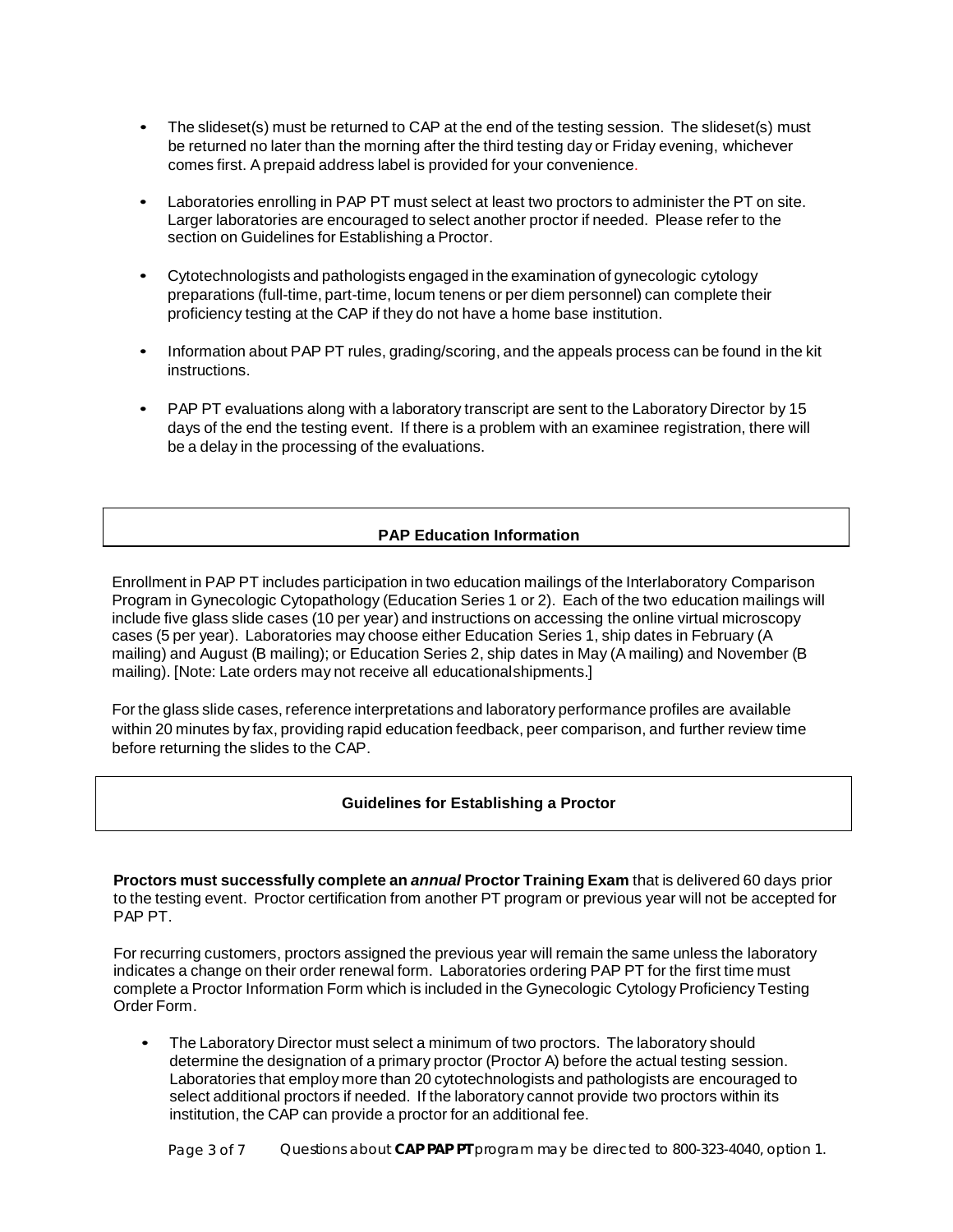- The primary proctor should not be a cytotechnologist or pathologist who is taking the proficiency test. If a cytotechnologist or pathologist is scheduled to take the proficiency test at another location or with another program, it is acceptable for him/her to be Proctor A.
- A cytotechnologist or pathologist can be a secondary proctor (Proctor B) only if the test is administered to them first by the primary proctor. He/she can then support the primary proctor for the remainder of the testing events.
- A proctor cannot proctor his/herself taking PAP PT. (ie, a proctor who needs to take PAP PT must have the alternate or secondary proctor administer the test to him/her.)
- A proctor should have a high school education and a background in basic laboratory procedures. Experience with microscopy is highly recommended for at least one of the proctors.
- Suggestions for persons who may serve as Primary Proctors include but are not limited to: Laboratory Manager, Laboratory Supervisors, Section Leaders or Team Leaders from another department, Safety Officer, Quality Assurance personnel, Histotechnologist, Cytology Preparatory Technician or Office Manager.

*The Laboratory Director is responsible for the selection and verification of all proctors chosen and their ability to perform the proctor tasks.* The Laboratory Director (or designee) must sign the Proctor Information Form.

# **Proctor Responsibilities**

## **Pre-testResponsibilities**

- Complete the Proctor Exam *no later than three weeks before the scheduled testing event.*
- Review all instructions and test materials prior to conducting the proficiency test as included in the *condensed* Proctor Training Packet.
- Ensure that the Laboratory Director or Site Administrator has opted in to *e-Lab Solutions* and granted you access to this site prior to the testing event. For assistance regarding the *e-Lab Solutions* Opt In process or requesting access, please contact the College.
- Receive the Test Kit; ensure all documents are enclosed and that the slides are unbroken*.*
- Call the College immediately to arrange for an overnight replacement of slideset(s) and/or result forms, if needed. **Do not make copies of the blank result forms.**

# **TestingEvent Responsibilities**

- Distribute the slideset, the individual result form and the kit instructions to each participant.
- Monitor the time limits for the test and halt the exam after the allotted time has elapsed.
- Ensure that there is no communication between participants during the testing event.
- Verify that the individual have filled out his/her PTR number accurately.
- Collect each participant's result form confidentially and ensure that each participant signs the Attestation Statement.
- **Fax the result form to the CAP immediately upon completion of each participant's exam** and store it in a secure place.
- Record each participant's kit number, PTR number, and date tested on the Slideset Verification and Attestation Log.
- Collect slides at the end of each cytotechnologist's exam, and remove dotting marks on the slides prior to giving them to another participant depending on the screening rules described in the instructions.

### **Post-test Responsibilities**

Page 4 of 7 Questions about **CAP PAP PT** program may be directed to 800-323-4040, option 1.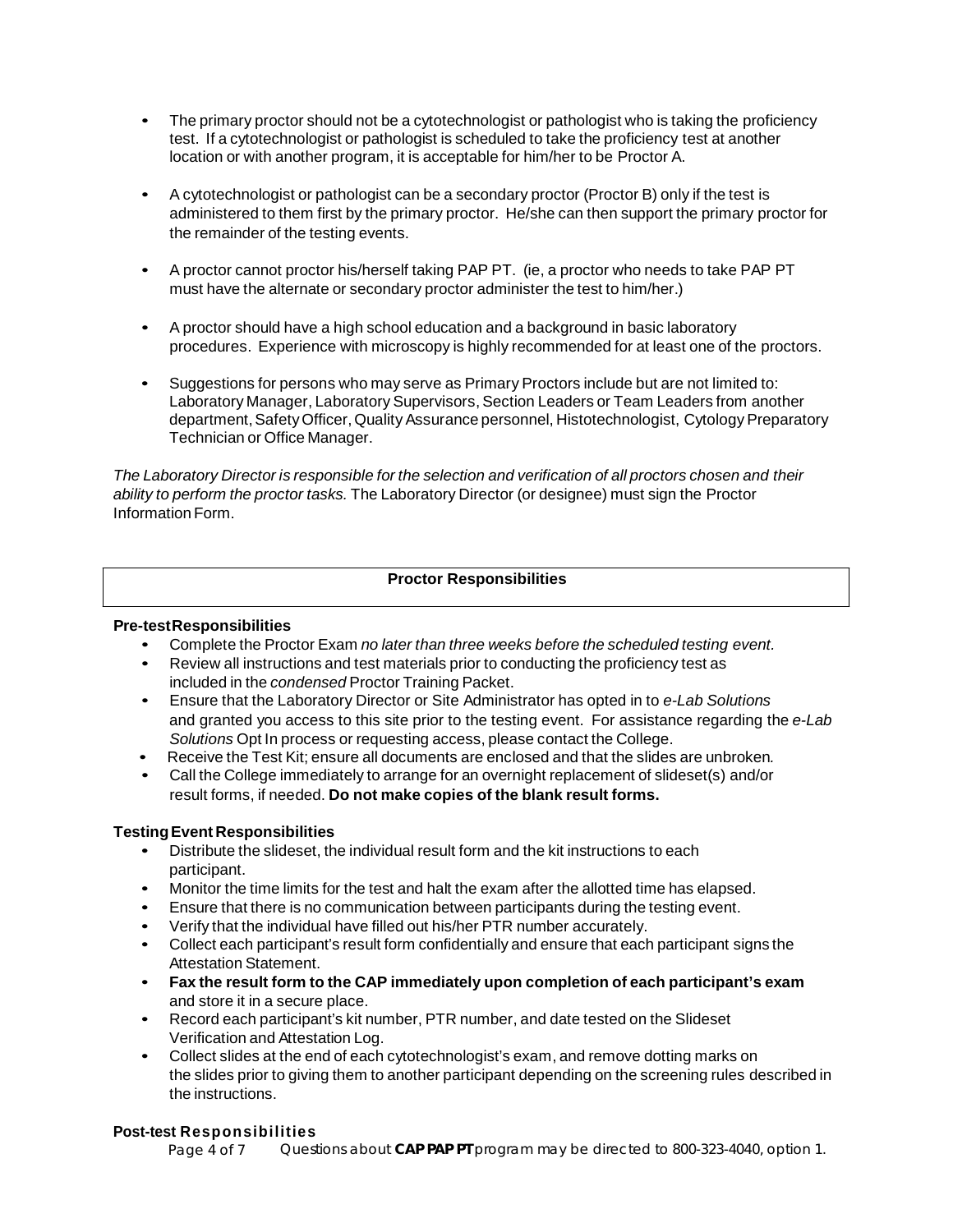- Log onto [www.cap.org](http://www.cap.org/) *e-Lab Solutions* and verify that the CAP has received each individual result form.
- Fax the Slideset Verification and Attestation Form to CAP and maintain confidentiality of all test materials.
- Retain all forms, both pre- and post-test, for the laboratory's documentation.
- Pack the slideset(s) in return boxes immediately at the end of the third testing day and arrange for package pick-up.

# **Participant Registration**

The laboratory must ensure that all individuals engaged in the examination of gynecologic preparations are enrolled in a proficiency-testingprogram approved by CMS. This includes all pathologists, cytotechnologists and fellows if they perform final review or sign-out of gynecologic slides, whether they are full-time, part-time or per diem.

Exception:

- Anatomic pathologists who receive their American Board of Pathology (ABP), including additional qualification in Cytopathology, the year in which they become board certified.
- Cytotechnologists who take their American Society for Clinical Pathology (ASCP) Board of Registry (BOR) and receive a passing score the year in which they pass their examination.

Each participant must complete an Examinee Information Form accurately, which is included in the Proctor Packet. If there are changes to one or more of the fields listed below, contact the CollegeRegistration Instructions:

- Proficiency Testing Registration (PTR) number: the unique identification number assigned by CMS to those who have taken (or will take) cytology PT. Examinees must provide his/her PTR number. Registration and evaluation will be delayed if a PTR number is not provided.
	- $\triangleright$  If you do not know your PTR number, review your previous documents to retrieve the number **or** contact your previous proficiency test provider.
	- $\triangleright$  If you have not taken the test previously and do not have a PTR number, please select "First" time doing Cytology PT, I do not have a PTR Number."
- Florida License Number, if applicable.
- Examinee Information: First name, middle initial and last name must be printed legibly.

**Both the** *Examinee Type* **and** *professional credentials* **must be selected.** Examinee types are Cytotechnologist, Primary Screening Pathologist, and Secondary Screening Pathologist, as defined in the Federal register §493.945(b)(2):

Examinee Type for Pathologists:

A Pathologist, Primary Screener is "a technical supervisor who screens and interprets slide preparations that have not been previously examined…(he/she) must be tested using a test set that has not been previously screened."

APathologist, Secondary Screener is a technical supervisor "who routinely interprets gynecologic slide preparations only after they have been examined by a cytotechnologist…(he/she) can either be tested using a test set that has been screened by a cytotechnologist in the same laboratory or using a test set that has not been screened."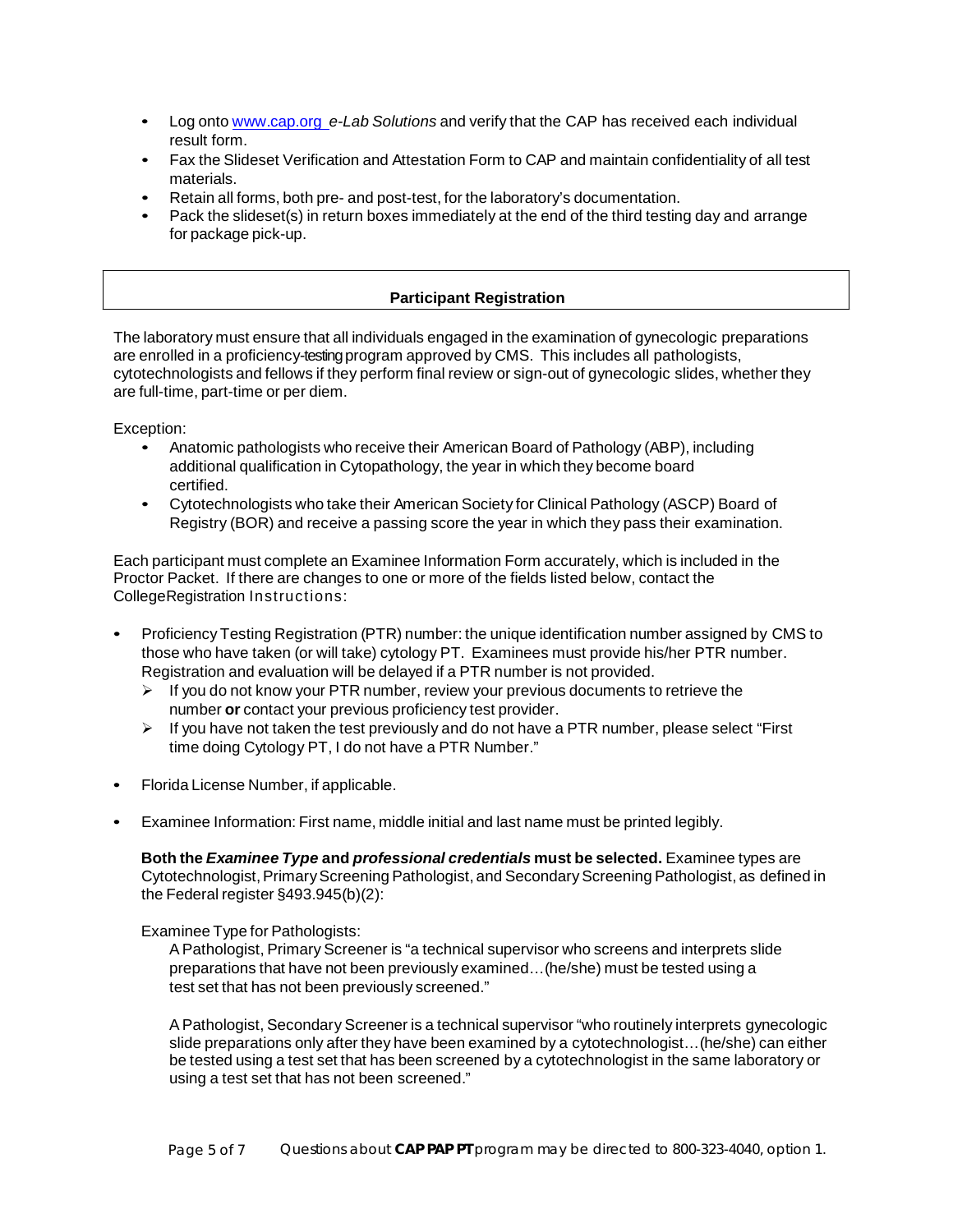- Contact Information: An email address is optional, but encouraged. A business or home telephone number is required.
- Additional Laboratory Employment: **This information is required if the participant screens gynecologic slides or has gynecologic sign-out privileges at any other institution** including contract work done for hospitals and private institutions. The CAP Number (if any) and CLIA Number must be provided for each additional institution of employment. This includes satellite laboratories that hold a CLIA license to perform gynecologic cytology associated with a main laboratory. CAP will provide your score to additional institutions that you list on your form. Changes to these institutions may be made at any time by contacting the College.
	- Termination of Employment: CMS requires the CAP to report PAP PT scores to all institutions that the examinee indicates on his/her Examinee Information Form. **Either the individual or the laboratory must notify the CAP that the employment relationship no longer exists in order to eliminate the copy of the PAP PT score to the laboratory director(s) of those institutions.** CAP is not responsible for PAP PT results that are sent to former laboratory directors when not notified in advance.
- Signature: The signature of the Examinee and Laboratory Director or designee is required.

# **Enrollment Information**

Per CLIA'88 regulations, all laboratories must be enrolled in an approved cytology proficiency testing program and all individuals who perform gynecologic cytology must be tested by an approved program. CLIA laboratories have two options for enrollment: the PAP PT Program (testing occurs) and Laboratory Enrollment Only – PPTENR (no testing occurs, site enrollment only).

### **PAP PT Program (Laboratories requiring personnel tested)**

- Acurrent Laboratory Improvement Programs Order Form and a Gynecologic Cytology Proficiency Testing Order Form must be completed.
- The Proctor/Director Packet and the Test Kit will be sent to the person listed as the Shipping Contact. To create a unique account for your PAP PT products only, please contact the College.
- The PAP PT Enrollment Verification Letter, the Proctor Evaluations, and all of the PAP PT Evaluations will be sent to the Laboratory Director. A copy of the Enrollment Verification will be sent to the shipping contact as well.
- Laboratories must select their top three testing sessions in order of preference from the testing dates listed in the current Surveys Catalog. PAP PT Scheduling is based on inventory and early enrollment is encouraged.
- Laboratories must select their slideset module and choice of Educational shipments by product code. For example, an order for PAPKPT1 results in one SurePath PAP PT examination (shipped in one of 22 test sessions) and two SurePath Educational Series 1 slidesets that ship in February (A mailing) and August (B mailing). PAPKPT2 results in one PAP PT examination (shipped in one of 22 test sessions) and two SurePath Educational Series 2 slidesets that ship in May (A mailing) and November (B mailing). Enroll early to ensure shipment of all educational slidesets.